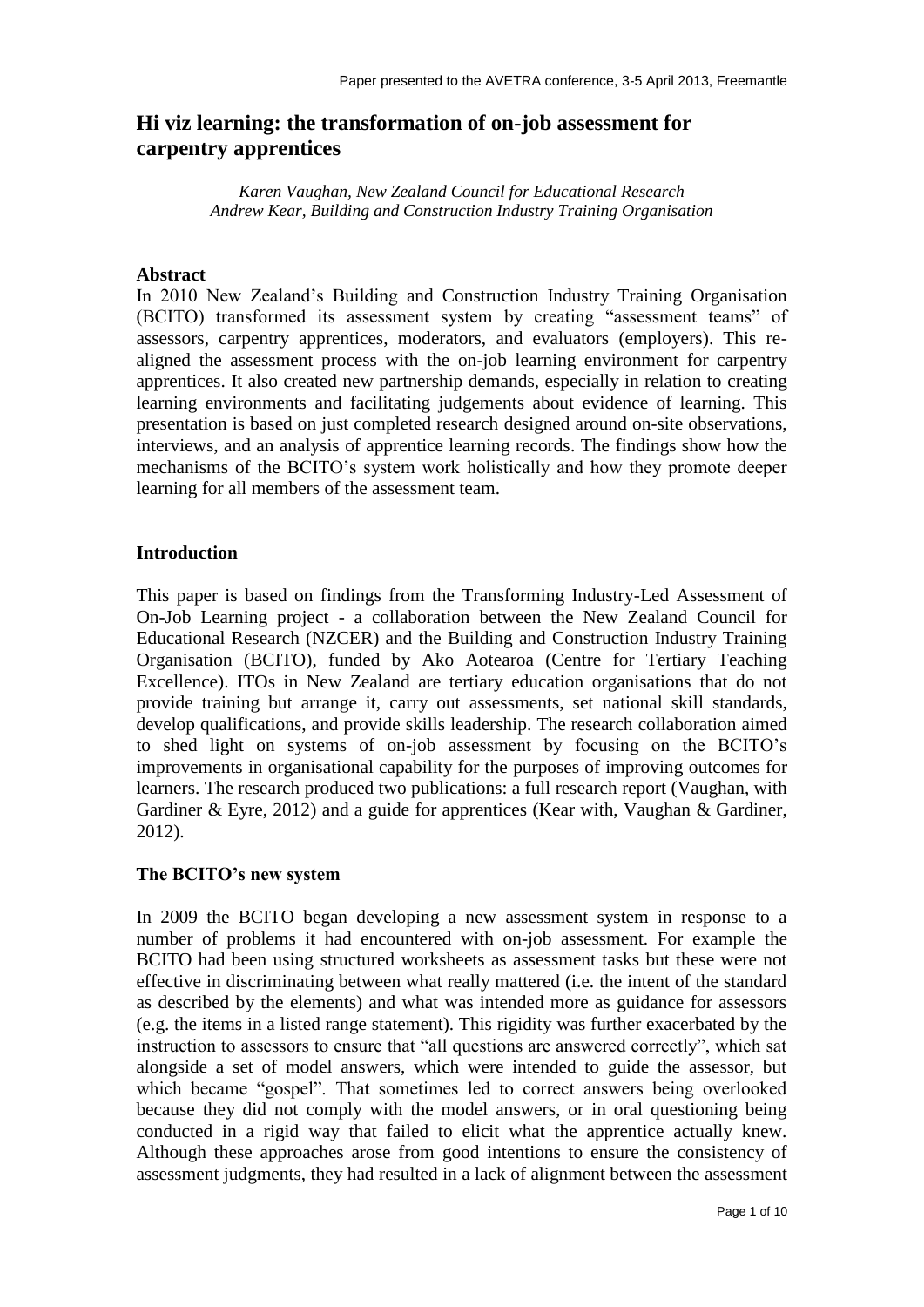process and the learning environment. Apprentices would tend to complete the theory work in their worksheets (e.g. installing hardware) long before they were in a position, or sufficiently trusted, to actually *do* that work on-site (e.g. do chisel work on a new door).

The new system was thus designed to clearly establish relationships between supportive learning environments and purposeful, professional assessment of learners' progress. It removed responsibility for assessing from its workplace assessors and placed it in the hands of BCITO's 75 regional training advisors. It immediately relieved employers of the burden of assessing the theoretical aspects of the apprenticeship. It also made it possible to provide professional support and development in assessment to the training advisors, who were now a much smaller group than employers and were BCITO employees. A new responsibility for evidence evaluation has been designed for employers. Responsibility for evidence collection has been more clearly conceptualised as being one for the apprentice role.

The key elements of the new BCITO assessment system are:

- a shift from around 6000 workplace assessors to around 75 ITO-employed assessors
- a face-to-face internal moderation system that builds a community of assessment practice
- the establishment of "assessment teams", each comprising a evaluator/trainer, training advisor/assessor, moderator, and apprentice
- revisions of learning and assessment resources to reflect and support the other changes

### **Four principles of good assessment systems**

Coincidentally, around the same time as the BCITO began to develop their new system in 2009, NZCER and the Industry Training Federation was starting research (funded by Ako Aotearoa) into systems for assessment of on-job learning across *all* industry training organisations (ITOs) in New Zealand. The research about on-job assessment involved writing a background paper, surveying all ITOs, and conducting nine focus groups with assessors and ITO staff. The research culminated in the production of a *Guide to Good Practice in Industry Training Organisation Structures and Systems for On-Job Assessment* (Vaughan & Cameron, 2010). The Guide was based around a set of four high-level principles for developing and maintaining good assessment systems:

### *1. ITOs and workplaces should have a clear purpose for assessment and work together*

This principle emphasises the collaborative nature of assessment that can produce a well trained and qualified workforce. It promotes clarity around what assessment needs to do and that the right knowledge and skills are being assessed. It also highlights the importance of good communication between ITOs and employers, and the need for ITOs to support employers so that they and their workplaces can, in turn, support their apprentices.

### *2. The ITO's assessment structures and systems must support the learning process*

This principle highlights alignment of systems and processes to ensure that assessment processes do not impede, and preferably support, learning. Summative assessment tell us whether or not the person has met the standard. Formative assessment helps the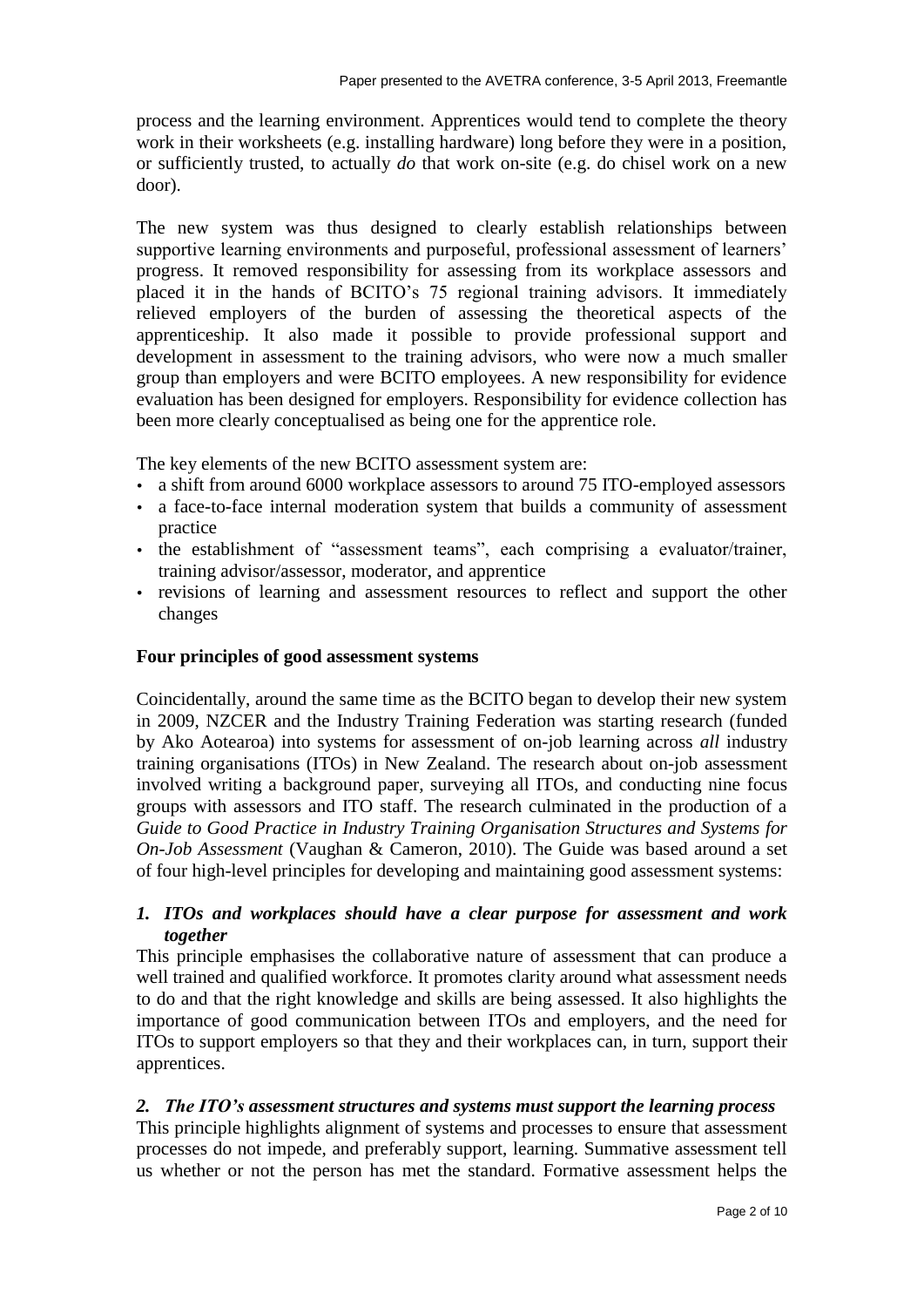learner reach that standard. Ideally these are combined to lead to "sustainable learning"—equipping learners for a lifetime of learning by constructing them as active participants in the assessment process (Boud & Falchikov, 2006).

# *3. Good assessment systems require appropriately recruited, training, and professionally developed people*

This principle reminds us that the skills of the trainer and those of the assessor are complementary, but different. People currently in assessor roles, who have been in a trainer role at some point in their career, and/or worked in the building and construction industry, need training and ongoing professional development in assessment. People involved in assessment as verifiers of evidence also need professional development and support.

# *4. Moderation contributes to reliability and validity*

This principle reaffirms that the consistency of assessment judgements can be qualityassured by engaging assessors and moderators in discussions and that these are also a way to establish and maintain the standards overall. Good moderation requires judgement. So it is better, from a reliability standpoint, to moderate *with* assessors and before, during, and after assessment takes place. It is even better for reliability and validity if moderation can become a collective exercise.

The guide's elaboration and discussion of the four principles included good practice examples and questions that ITOs could use to direct and develop their own specific assessment systems. The principles were deliberately designed as a resource based on the best available evidence so that ITOs could interpret them for use *in their specific industry contexts.* In other words, they were intended as a way forward but not as a blueprint. What the Guide could not do was point to any real on-the-ground examples of an ITO's specific assessment system working in practice. With the firm establishment of the BCITO's new system by 2010, however, there came an the opportunity to observe a system in practice in a follow-up project. The rest of this paper summarises this project and its findings.

### **Research approach**

The *Transforming Industry-Led On-Job Assessment Systems* research involved inquiring into how an assessment system in one industry might give life to the four principles in practice. We wanted to know what actually happened that was likely to contribute to successful learning outcomes. So we examined the "production space" of assessment—that is, the formal assessments and informal assessment-related events, interactions, conversations, and reflections generated by on-job assessment that ultimately produce learning outcomes.

We based our exploration of the production space around the "assessment team" of the carpentry apprentice, employer/trainer/evaluator, training advisor/assessor, and moderator. We devised a careful recruitment strategy to locate and recruit five suitable "assessment teams" in five different parts of New Zealand. Our best opportunity to see the new system being demonstrated was to work with assessors who used the system well, together with apprentices at a stage where formal assessments were taking place (18-24 months into their apprenticeship), and workplaces that offered good training and assessment opportunities. We therefore identified and selected: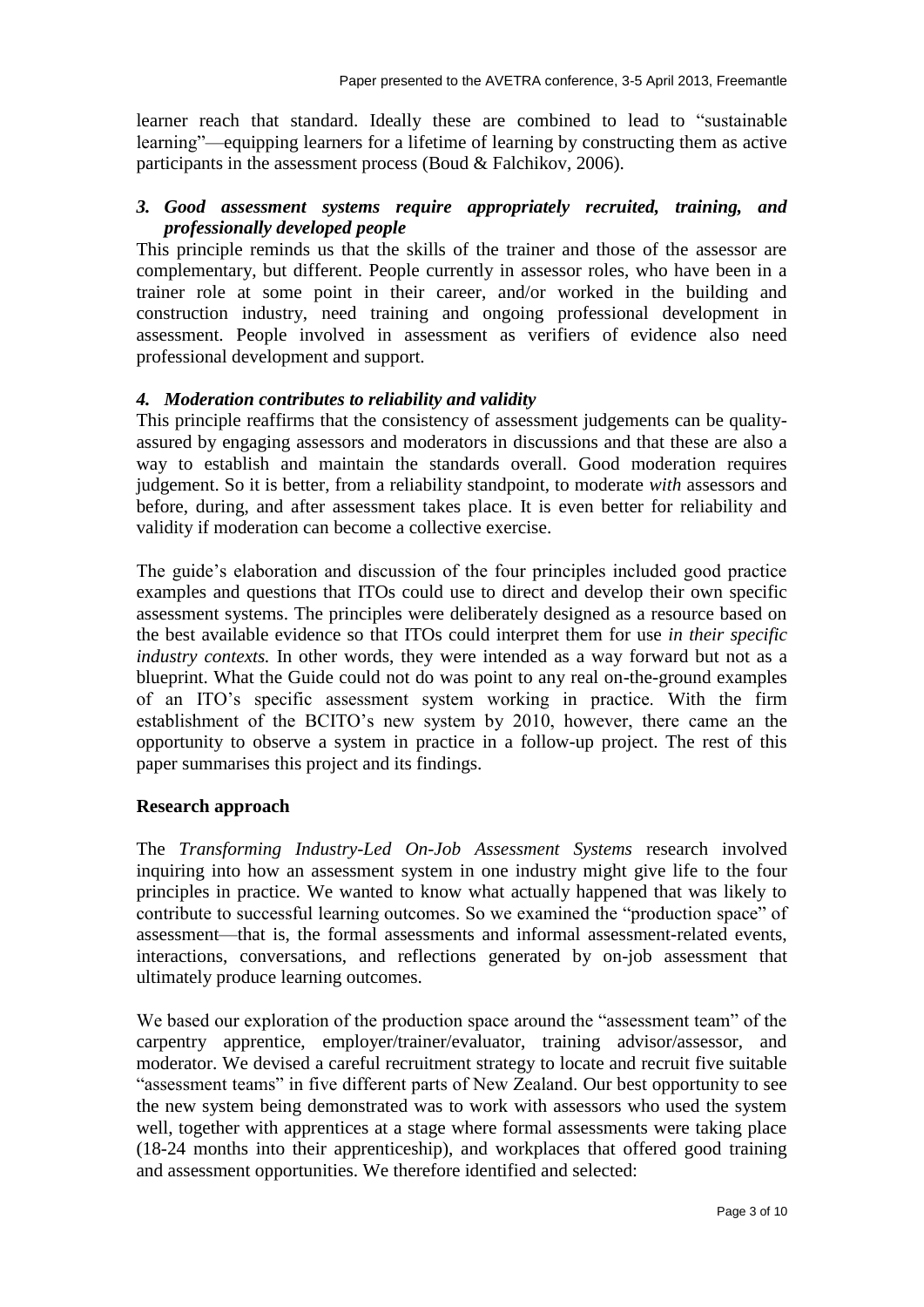- five of the most proficient assessors based on BCITO's ratings of its 75 training advisors/assessors;
- five carpentry apprentices who worked with the assessors and were typical (in gender, ethnicity, and age terms) of the cohort of 3000 carpentry apprentices; and
- five employers who employed the apprentices and worked with the assessors.

We visited the five workplaces (sometimes on different physical sites) twice each over a 6-8 month period to observe formal assessments taking place, observe discussions between training advisors and employers, and interview everyone in the assessment team. We also observed at a BCITO National Moderation Workshop, and interviewed four training advisors recently appointed under new selection criteria designed to take account of experience, skills, and dispositions associated with supporting and assessing learning, rather than solely experience as a builder or builder-employer. In addition to interview and observation data, we collected BCITO internal documentation, examples of training plans and apprentice work records.

# **Findings: a range of mechanisms express the principles**

The strength of the four principles of good practice for on-job assessment established in the previous research was that it asked ITOs to understand the strengths and weaknesses of their current systems, and then to recreate them in principle-aligned ways, adapted to their unique industry circumstances. This latest research found specific mechanisms involved in the way that the BCITO does this in practice:

### *Training Advisors as Assessors*

Transferring the role of assessor from employers to training advisors has enabled the BCITO to offer a range of training and management opportunities that were not previously financially or operationally viable. Training advisor/assessors can now combine both of their roles to the best effect. As training advisors they partner with employers around the recruitment of the apprentice, the set-up of the training relationship and the overall coordination of the training. As assessors, who now engage in professional learning and development specific to that role, they extend their partnership with employers into assessment collaboration. The apprentice benefits from the training advisor brokerage and support role being combined with the assessor learning support role.

### *The Assessment Team*

The BCITO approaches the issues of meeting all assessment purposes through its concept of the "assessment team". Each team comprises: an apprentice (learner), a training advisor (assessor), an employer (trainer and evaluator), and a moderator. The assessment team concept repositions everyone's roles in relation to the key purpose of promoting learning through assessment to produce a well-trained workforce, knowing the right things and skilled in the right ways. It raises awareness of learning and its relationship to assessment.

The team is designed to place the learner at the centre of assessment activity and underline the importance of everyone's contribution to the promotion of learning through assessment. So, for example, although employers no longer undertake the formal summative assessments, they are still part of the assessment process through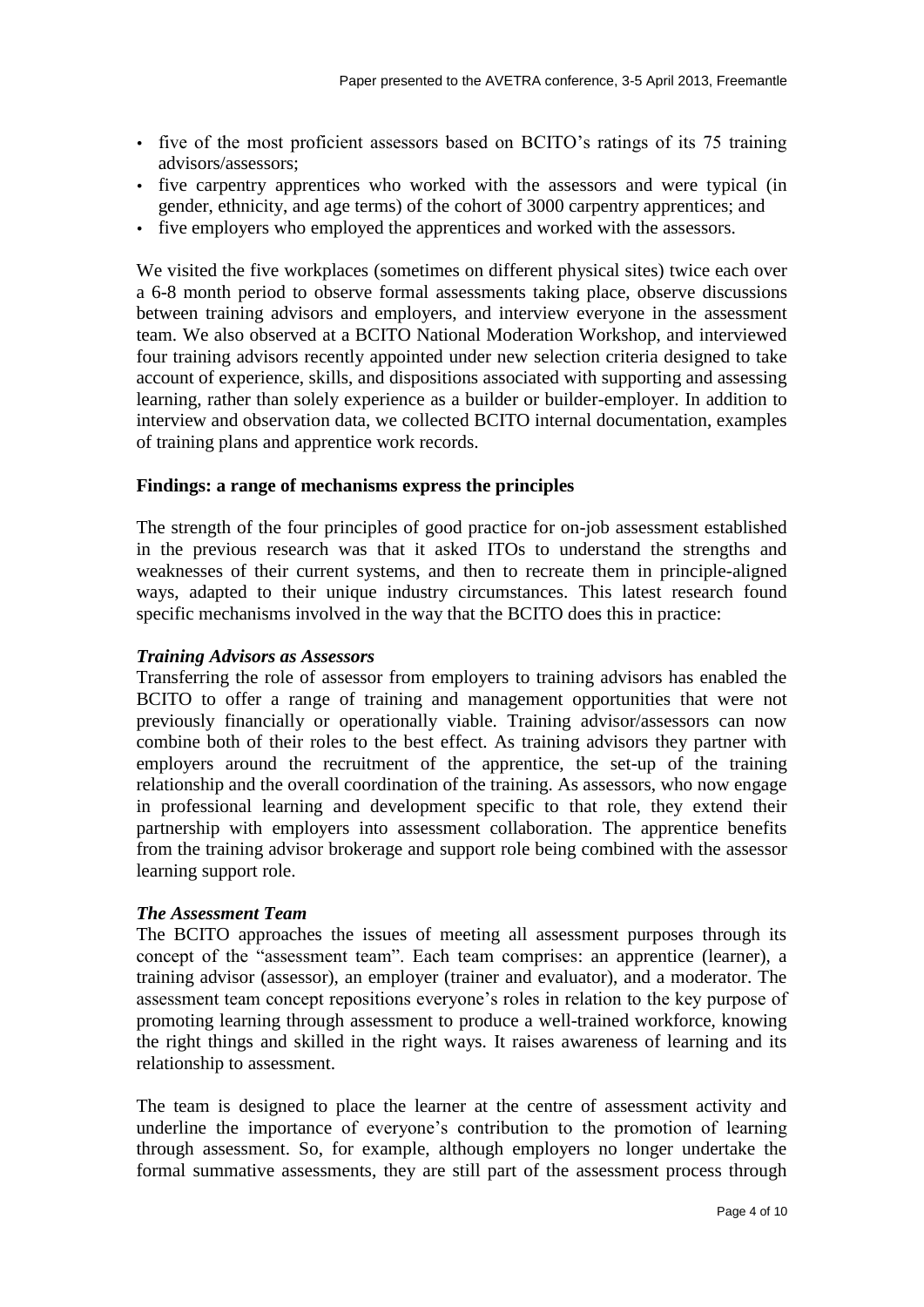their role as the trainer and provider of formative assessment (feedback), and as an evaluator of evidence that is gathered by, or described by, the apprentice. The team approach also means that moderators are now collaborators rather than people who exist only to "check up on" assessors or assessment results.

# *The Training Plan*

The Training Plan is one of the key tools that helps members of the assessment team to work together to a common purpose. The Training Plan contains overview details about the apprenticeship such as Unit Standards, credits, and dates of assessment. It also contains more detailed records of workplace visits, discussions held, progress comments, evidence used to determine competence, and assessor judgements about competence. What the training advisors actually write in the Plan, and how much they involve the apprentice and employer/evaluator in developing it, is critical. Everyone – and this includes new or replacement training advisors and employers – needs to be able to read the Training Plan and understand the training advisor's thinking or reasoning, how they determined competence, and what evidence they used to support decisions.

# *The Walk-Around*

The assessments we observed typically began with a "walk-around" of approximately 10 minutes, depending on site access and what sort of work being done by the apprentice could be observed. The training advisor asked the apprentice to show him around the site and point out work the apprentice had done. The training advisor would question the apprentice, asking for details about individual tasks involved in the work, processes and tools used by the apprentice, and interactions with the employer and, if applicable, workmates and subcontractors.

The walk-around process mimicked the everyday nature of apprentice work—walking around the site and seeing it as a whole, focusing on specific tasks, discussing the tasks with the employer, and perhaps showing off good work. This process enabled the training advisor to directly observe apprentice competence through real work underway or completed. In other words, the assessment revolved around "naturallyoccurring evidence" derived from the apprentice's real everyday work, often over a period of time. The discussion during the walk-around helped the apprentice to articulate his understanding and helped the training advisor to probe for areas in which apprentice might be weaker, need help, or not yet be competent.

### *A Custom-Made Record of Work*

Trainees record their practical, on-site work as part of the evidence-gathering process that informs assessment decisions. These records of practical work are reviewed by the training advisor during assessment visits, to help build a picture of the apprentice's knowledge and skills in relation to the qualification requirements. By discussing the records with the apprentice and using them to probe understanding, the training advisor can decide either to "sign off" relevant unit standards, or provide guidance on what further learning needs to take place.

Apprentices are expected to take an active role in managing their learning and assessment. In line with this approach, there is no rigid, prescribed way of recording practical work completed on site. Instead, training advisors actively encourage apprentices to come up with their own ways of collective evidence. The most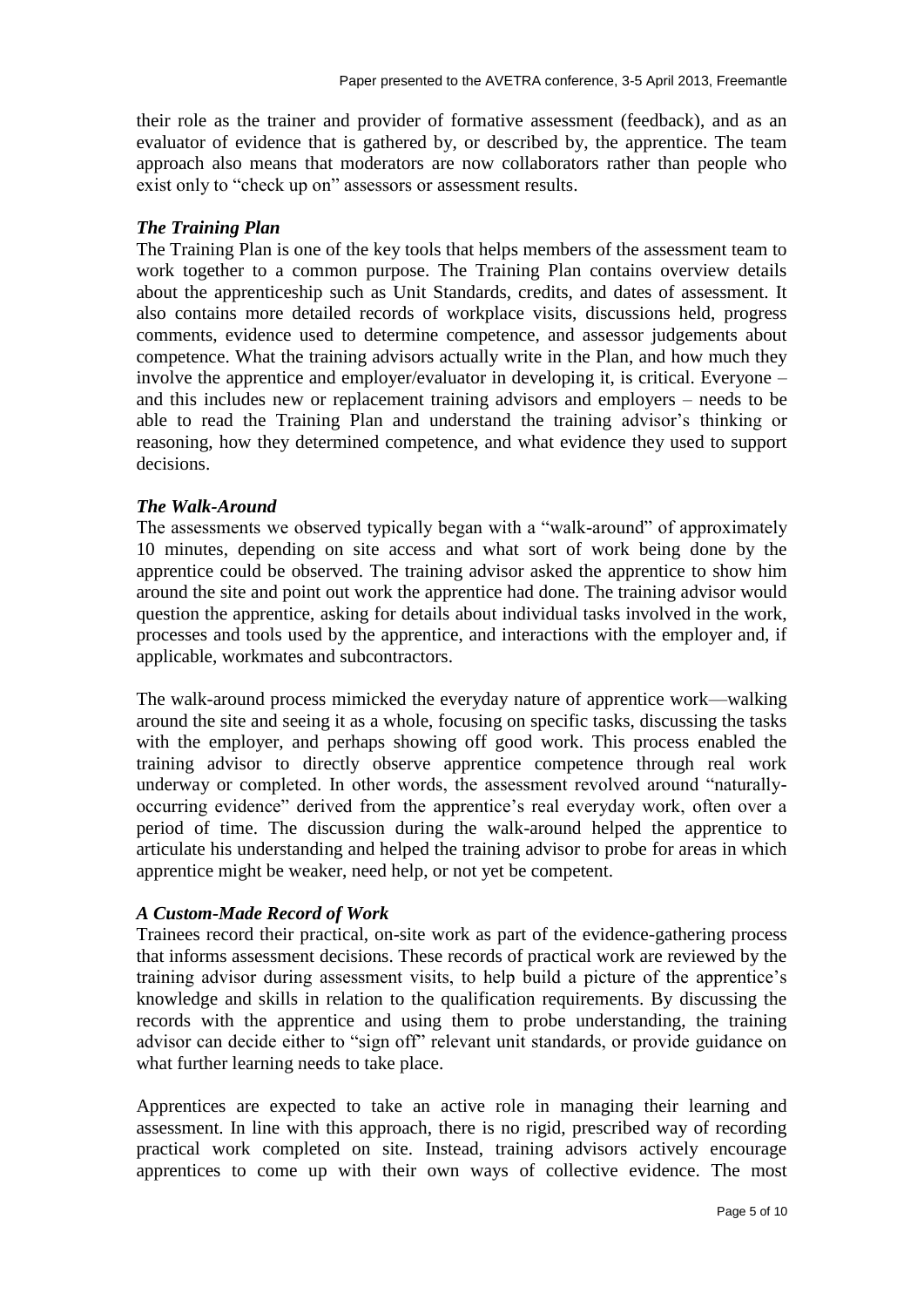important consideration is that the method of recording should be time-friendly and allow the apprentice to work within their comfort zone, rather than being a barrier to learning. We collected a range of examples of these records which included scrapbooks with sketches and photographs, diaries, magazine columns for a wellknown construction/home improvement company, and online blogs. Most records were either project-based (evidence grouped around a particular job) and diary-based (a daily task-based record). The process of gathering evidence and choosing what to record and how to record it involved apprentices in actively thinking about, and reflecting on, their learning. This is a well-recognised educational strategy to promote high-quality, deep learning.

### *The Ride-Along*

Moderators offer support to the assessor in a number of ways. They provide advice on managing relationships with apprentices and employers, gathering of evidence, and the use of assessment tools. In a more formal moderation role, training plans and assessment judgements are reviewed.

Moderators sometimes accompany training advisors on their site visits in a practice known informally as "the ride-along". Moderators observe, and sometimes participate in, the assessment activities. They are then in a position to provide analysis and advice to assessors about better preparing learners for assessment, techniques that improve the validity of questioning, and better tools for observing and acknowledging learner progress. There has been a tendency for moderation to be applied to decisions made in the past with the sole purpose of evaluating the consistency of assessment judgements. The BCITO's new moderation system seeks to look forward rather than backward and to examine practice as well as outcome. This enables interactions with learners to be evaluated and improved.

### *National Moderation Workshops*

There is general agreement within the assessment literature that the most effective form of moderation occurs when assessors meet to discuss and reach agreement about assessment processes. Moderation improves reliability by helping assessors to develop a shared understanding of what counts as sufficient evidence of achievement prior to the formal assessment taking place. Through its National Moderation Workshops, the BCITO regularly brings its national group of training advisors/assessors and moderators together for professional development opportunities. These workshops run up to several times a year and occur in addition to moderation sessions at Area Meetings, held on a quarterly basis. These are part of a deliberate strategy for creating an assessment community of practice. The open conversations (which we observed) disrupt the earlier model of moderators "reporting on" and "checking" assessors. Instead it engages everyone in the shared purpose of improving practice all around.

### **A principles-based system is holistic in practice**

Each of the mechanisms in the BCITO's system actually serves at least *two* principles because the mechanisms are designed to create coherence throughout the system. For example, having *training advisors as assessors* enables the professionalization of the assessment workforce and makes use of the relationship-building and relationshipmanagement dimensions on the training advisor role to support the assessment process (principles 1, 2, and 3).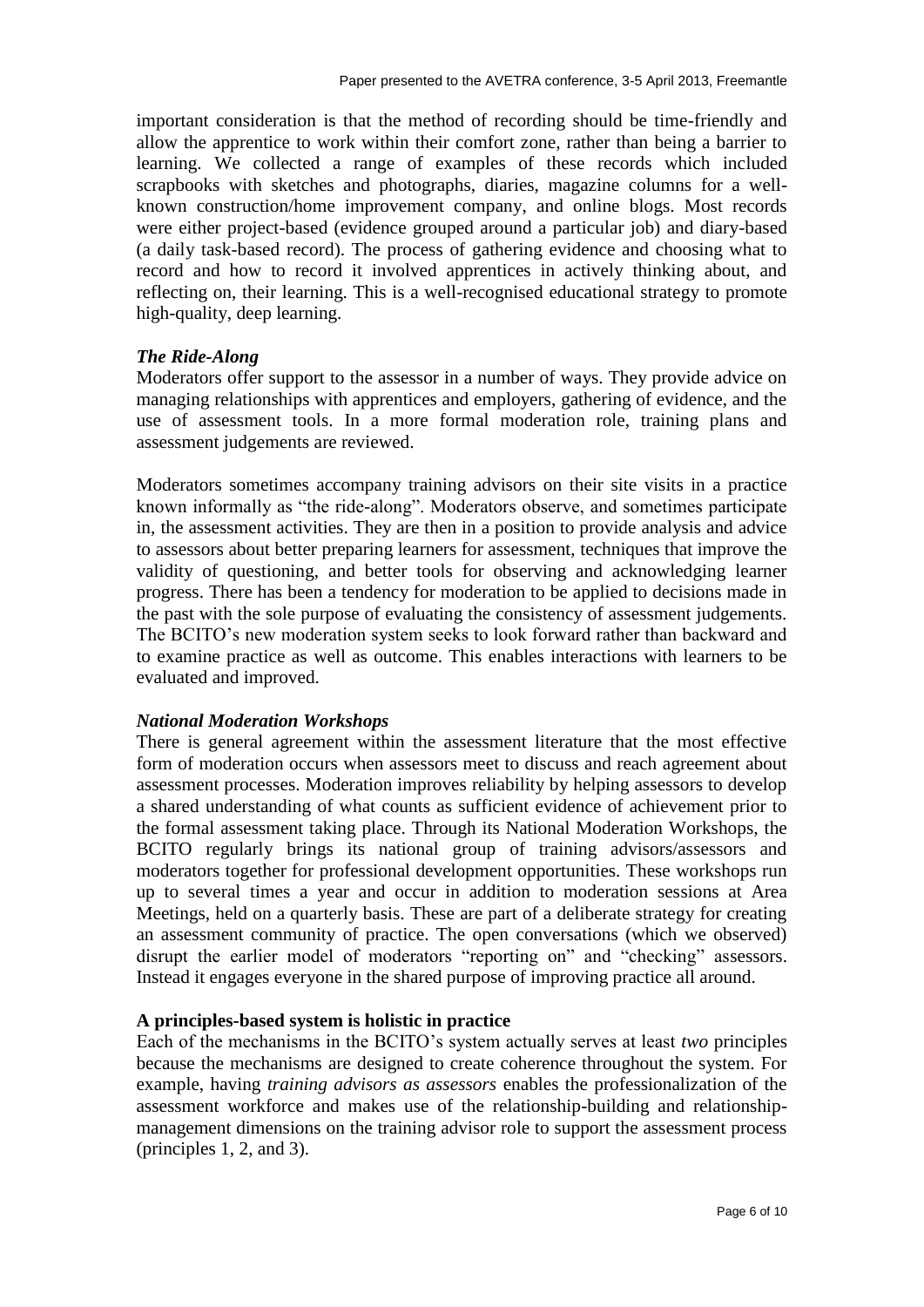The *Training Plan* is a prompt to the employer to find learning opportunities for the apprentice (principles 1 and 2). It is also a recording and goal-setting tool for apprentices and training advisors (principle 2). It is a transparent record of judgements made and evidence used for moderators, and for overall organisational improvement (principles 3 and 4).

The *assessment team* approach builds a sense of shared purpose and responsibility around assessment, especially for employers and training advisors/assessors. It draws the apprentice towards active participation in, and responsibility for, their own learning because other team members look to the apprentice to know how to best help them. It also supports assessors and moderators to work together in a collegial way (principles 1, 2, 3, and 4).

Because apprentices can choose how to construct and use their *record of work* they can take further responsibility for their learning and their progression through the apprenticeship. The records of work can serve as reflective learning devices and as evidence of competence for the apprentice. They also help employers learn about recognising and evaluating evidence, and help them to think about the further learning opportunities for the apprentice (principles 2 and 3).

The *walk-around* reduces apprentices' anxiety about the assessment process. Most apprentices have not had pleasing experiences of assessment and sometimes not of learning (at school) either. The walk-around enables them to demonstrate their competence in a business-as-usual fashion, using all the available contextual cues that help them show and articulate what they know and can do. It gives training advisors a chance to develop judgement about a wide range of evidence. (Principles 2 and 3)

The *ride-along* and the *National Moderation Workshops* function to build an assessment community of practice that fosters a spirit of openness, peer-support, innovation, and organisational excellence. The ride-along and the workshops build the collegial assessor-moderator relationship and provide each with a wealth of professional development opportunities (principles 3 and 4).

Perhaps the most interesting and important thing about all of these mechanisms is that they consistently cohere around two strong ideas: supporting the apprentice to learn (not just pass) and making *everyone* in the assessment team a learner. These two ideas mirror each other across the assessment system. It is useful to think of both formative and summative assessment as "points on learning trajectories" and as providing "windows on episodes of practice" (Eraut & Hirsch, 2007). The BCITO's assessment system takes care to do that by focusing on developing, supporting, and assessing apprentices' real understanding and competence. The walk-around and the discussions between apprentice and training advisor are not just assessment practices that come after the learning; they are meaningful moments of learning in their own right. They draw in other people who can also promote that learning—employers and supervisors who evaluate evidence, strategise with the training advisor, and design the right learning environment and opportunities for their apprentices.

The BCITO also makes use of "windows on episodes of practice" for its training advisors/assessors and moderators. Just as training advisors and employers/evaluators seek and consider naturally occurring evidence, within a business-as-usual approach to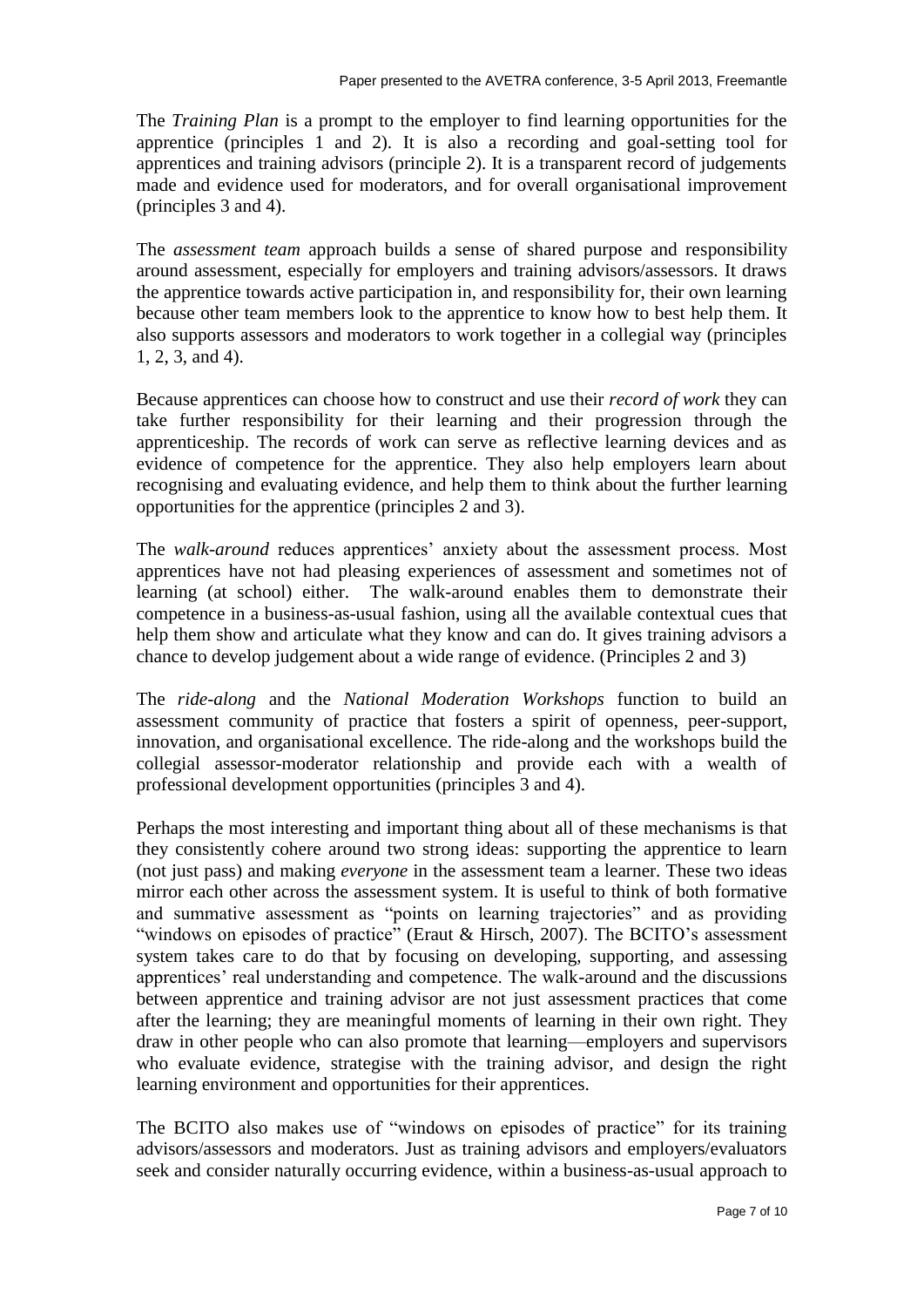assessment, the BCITO's overall system bases evidence, judgement-making, and moderation around naturally occurring professional conversations, many of which now occur on an ordinary, business-as-usual basis. BCITO's assessment community of practice and its assessment team around the apprentice create two interwoven feedback loops. The increased transparency of the assessment process means a greater range of feedback is possible, as well as more frequency of feedback, and a better quality of feedback. It seems to work for everyone involved at every level.

# **Learner outcomes: emerging evidence**

Ultimately the BCITO's new assessment system is designed to improve learning outcomes for its apprentices. Although it is difficult to discern changes and their meaning related to the *speed* of credit attainment, there is some emerging evidence of change in the *nature* of credit attainment towards qualifications. Under the old model, the first hundred credits attained by apprentices were almost exclusively theory-based, as bookwork was prescribed as a means of "getting runs on the board." More recently, with assessors focused on the actual work being done onsite, and what is likely to happen before the next visit, discussion within the assessment team focuses on what the apprentice does and does not know, and can and cannot do, in a way that blurs the distinction between theory and practical units. Thus trainees are increasingly achieving some practical unit standards earlier in their apprenticeships alongside the companion theory standards. So there are two levels of integration involved. Firstly the theory and practical learning are both more closely linked to the acquisition of hands-on skills. Secondly the assessment is more closely aligned to the actual work being done. Although there is not yet definitive evidence of this shift, there is anecdotal evidence from BCITO training advisors that the assessment business-as-usual focus and subsequent theory-practical integration contributes significantly to apprentice motivation.

The BCITO are supporting this integration with the new resources for apprentices, and through the encouragement of apprentices to keep learning records that invite reflection. Under the "old system", once the apprentice had signed up with an employer, they were issued with a series of manuals. These manuals detailed what needed to be done to complete the qualification, unit standard by unit standard. Apprentices worked on the theory components of the qualification by working their way through the manuals, off site and usually at home. Many struggled with completing this decontextualised "book work". Practical work was assessed through a prescribed process detailed in other manuals, supplemented by sets of oral questions and a Record of Work. The approach was highly prescriptive, and was based on the premise that each apprentice would follow the same path through the qualification, regardless of their knowledge and skill levels on entry. The result was a rigid, 'one size fits all' system, that was getting in the way of students completing their apprenticeship.

As part of its move to more holistic assessment based on naturally occurring evidence, the BCITO is also making changes to the resources it provides to learners. Apprentices now receive an Apprentice Pack, in the form of a compact "toolbox". Instead of the previous unit standard by unit standard approach, the new resources are based around the distinct but interrelated groups of knowledge and skills (theoretical and practical) that are needed for the qualification. Each group of knowledge and skills is colourcoded throughout the resources—for example, "Site preparation" is the yellow section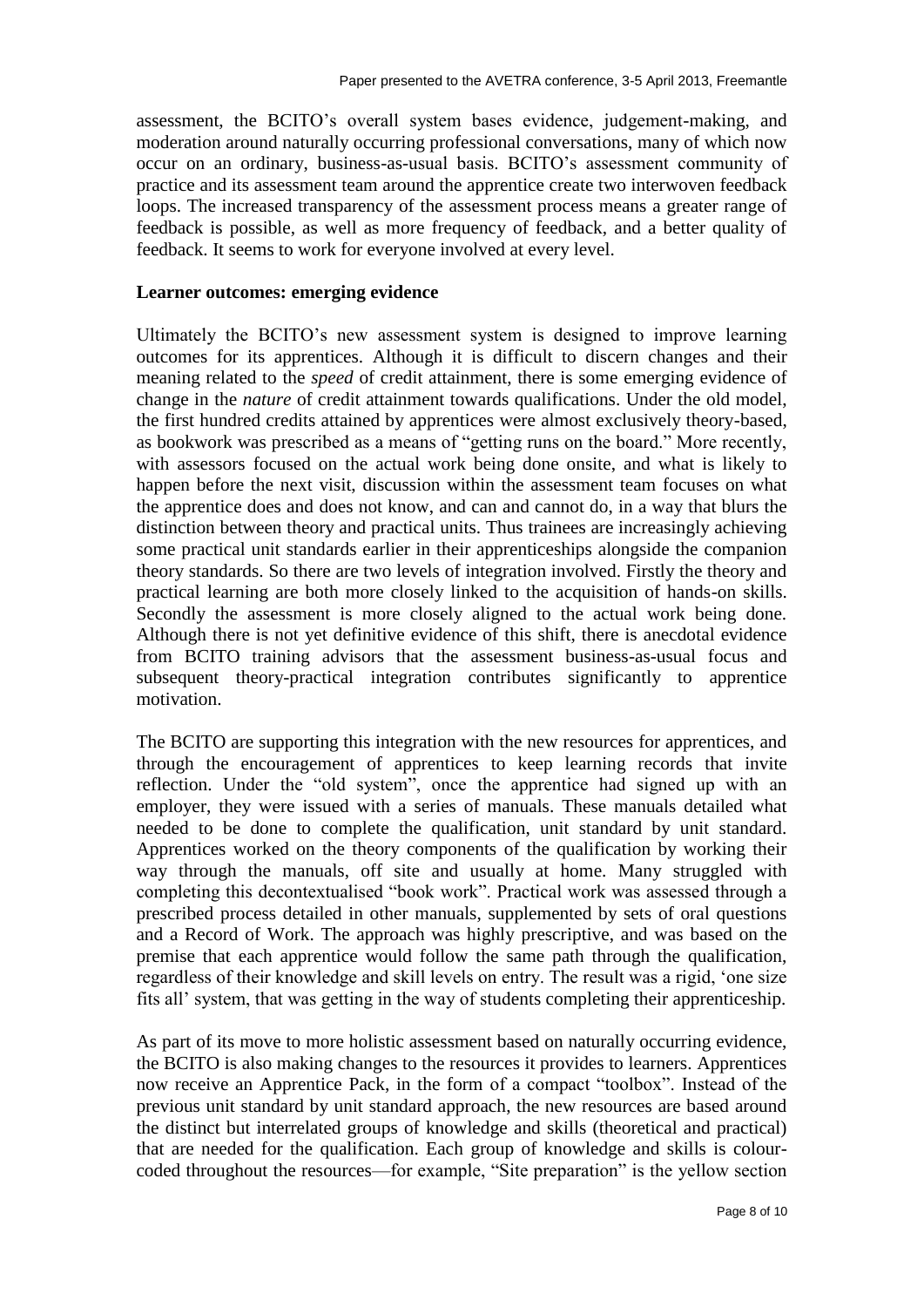of the resources, while "Framing" is the red section. The new learning resources are being rolled out incrementally and include a Guide for the Assessment Team, Work Diary, Theory Resource/Textbook (this will replace the old set of theory manuals), self-assessment tools (instead of the old worksheets), Knowledge Evaluation Guides, and Taking Charge of Your Apprenticeship (a guide developed through this research) (Kear, et al, 2012).

We can say that holistic assessment in the BCITO's system gives apprentices more *opportunity* to learn deeply. This is not only important for the development of competence but for the development of a learning disposition. If apprentices can enjoy learning (including assessment as form of learning), they are enabled to judge the adequacy and progress of their own learning. They have a chance to "own" the process of assessment because they can see how it works.

### **Sustaining the building and construction industry**

Training advisors/assessors, moderators, and employers/evaluators/trainers have a chance now to "own" the process of assessment. They have all moved away from relying on rigidly-set criteria which may not always apply in the real-world setting of the building site. The training advisors, employers, and moderators need to understand the assessment process so they can develop their own judgement and not be reliant only the judgements of other people or other measures. The BCITO are creating an internal workforce of lifelong learners.

This bodes well for the sustainability of the building and construction industry. Apprentices who love learning, and will keep learning, are more likely to become builders who want to share their love of learning and the industry with others. They are more likely to want to "give back" to the industry that grew them. They are more likely to be concerned with the quality work and innovation that makes the industry attractive, satisfying, and worthy of status in society. Training advisors and moderators are more likely to see their role as a specific expertise and a positive career choice (not second-best to actually being a builder). These things all lay the foundations for a building and construction industry that has the capacity to recognise, respond to, and lead in relation to new and different design, legislative, and customer demands as they inevitably arise.

### **Extending the system to other industry training organisations**

The four principles of good assessment systems were never a blueprint and neither is the BCITO's system. The four principles are a resource based on the best available evidence that ITOs can interpret for use in their specific industry contexts. The BCITO have now provided evidence that a principles-based assessment system can work. Their system not only gives life to the principles but illustrates how they operate holistically across the different parts of an assessment system.

Before embarking on the change to the assessment model in 2009, the BCITO surveyed their employers, asking them if they supported the concept of a changed system. Over 80% did. Two years on, in response to a BCITO client satisfaction survey, 80% expressed that they were satisfied or very satisfied with the assessment process (a further 17% were neutral). With 90% satisfied with the books and material,